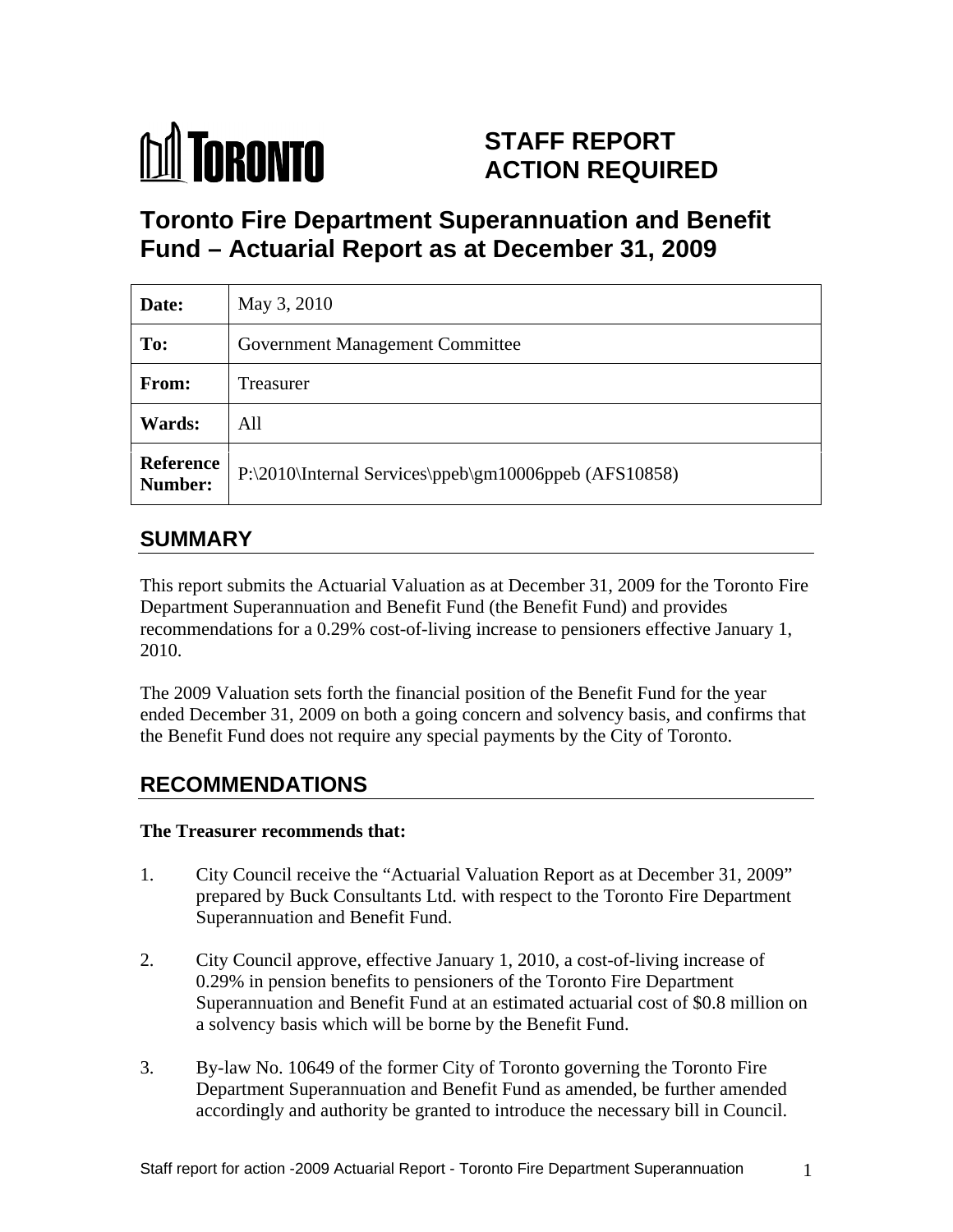4. City Council authorize the appropriate City officials to take the necessary action to give effect to the foregoing recommendations.

## **Financial Impact**

The estimated actuarial cost of the increase is \$0.7 million on a going-concern basis and \$0.8 million on a solvency basis. This increase is payable from the assets of the Benefit Fund and would not create any funding shortfall or financial difficulty for the Benefit Fund.

As at December 31, 2009, the Fund had a smoothed going-concern surplus of \$46.4 million and a smoothed solvency surplus of \$13.9 million.

The Deputy City Manager and Chief Financial Officer reviewed this report and agrees with the financial impact.

# **DECISION HISTORY**

The Actuarial Valuation Report of the Benefit Fund is submitted annually to Council. The last such Report was considered by City Council at its meeting held on September 30, 2009 and October 1, 2009, City Council adopted Government Management Meeting Report No. 24, Item GM24.14 - Toronto Fire Department Superannuation and Benefit Fund - Actuarial Report as at December 31, 2008.

Following is the link to the decision document and the report. [http://www.toronto.ca/legdocs/mmis/2009/gm/reports/2009-09-17-gm24](http://www.toronto.ca/legdocs/mmis/2009/gm/reports/2009-09-17-gm24-) <cr.htm#GM24.14>

## **ISSUE BACKGROUND**

The pension plan for which the Benefit Fund exists is one of five pre-OMERS pension plans sponsored by the City of Toronto. As at December 31, 2009, there were 585 retired members and 339 surviving spouses. The Benefit Fund's Administrator is The Toronto Fire Department Superannuation and Benefit Fund Committee (the Benefit Fund Committee).

Pension plans are governed by the *Pension Benefits Act* (PBA) and regulated through the Financial Services Commission of Ontario (FSCO). The FSCO is an arm's-length agency of the Ontario Ministry of Finance, which is responsible for the administration and enforcement of the PBA and regulations under the Act. The PBA establishes the minimum standards for registered pension plans and the regulations under it require the preparation and filing (at least every three years) of an Actuarial Valuation of a pension plan's assets and liabilities in order to determine the funded status of the plan on both a going-concern basis and a solvency basis.

Going-concern valuation: assumes that the plan will be ongoing for an indefinite period of time. The valuation predicts how liabilities and assets are likely to accumulate in the future. A going-concern comparison of the plan's projected performance with its actual performance over the past three (3) year period can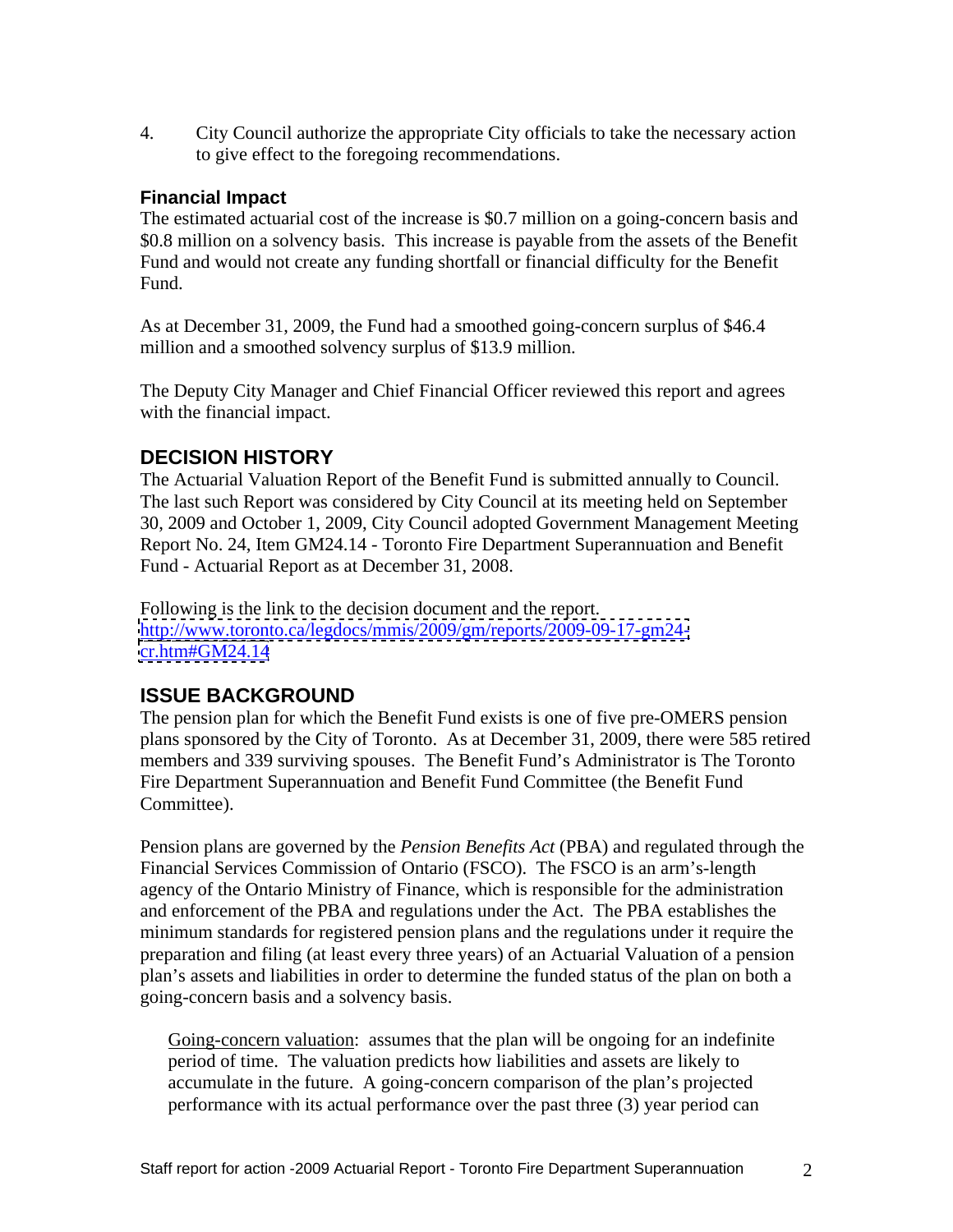generate either a going concern surplus (if the valuation shows the plan to be overfunded) or an "unfunded liability" (if the valuation shows the plan to be underfunded). An unfunded liability on a going concern basis must be eliminated by the employer by one or more special payments, which may be amortized over a period not exceeding fifteen (15) years.

Solvency valuation: assumes that the plan was wound up on the Valuation date with all amounts coming due (*i.e.*, as if its assets had been used to meet its existing liabilities, including the purchase of annuities for its pensioners and unretired members). If a plan had greater assets than liabilities on a solvency basis on the Valuation Date, it has an actuarial surplus. If there were more liabilities than assets the plan has a "solvency deficiency" and, in order to comply with the PBA, that deficiency must be eliminated by the employer by one or more special payments which may be amortized over a period of no longer than five (5) years.

Actuarial valuation reports must be filed with FSCO and the Canada Revenue Agency (CRA) every three (3) years, unless at the end of any year the plan has a going concern unfunded liability or a solvency deficiency in excess of 10% (*i.e.*, the plan is less than 90% funded) in which case it must be filed each year, until the deficiency is eliminated.

### Asset Mix and Investment Returns

Given the demographics of the fund members, the Board of Trustees invest the Benefit Fund's assets conservatively in a well diversified portfolio of equity and fixed income securities. The board monitors the investments prudently with advice from the investment advisors, which it retains in accordance with a Statement of Investment Policies and Procedures, which is reviewed by the Benefit Fund Committee annually.

The target asset mix of the Benefit Fund as set out in the Statement of Investment Policies and Procedures is as follows:

| <b>Asset Mix</b>                                  |                                                     |
|---------------------------------------------------|-----------------------------------------------------|
| Cash & Equ.                                       | $\sim$ 0%                                           |
| Bonds                                             | 50%                                                 |
| Canadian E $\epsilon$<br>$\overline{\phantom{a}}$ | -20%                                                |
| U.S. and Other Foreign Equity                     | the control of the control of the control of<br>30% |
| <b>TOTAL</b>                                      |                                                     |

The market rate of return for the Toronto Fire Department Superannuation and Benefit Fund was 14.4% for 2009.

## **COMMENTS**

The fund's actuary, Buck Consultants Ltd., conducts an annual actuarial valuation of the fund's assets and liabilities. The purpose of the valuation was to determine:

> (a) the financial position of the Benefit Fund as at December 31, 2009 on both a going-concern and solvency basis; and,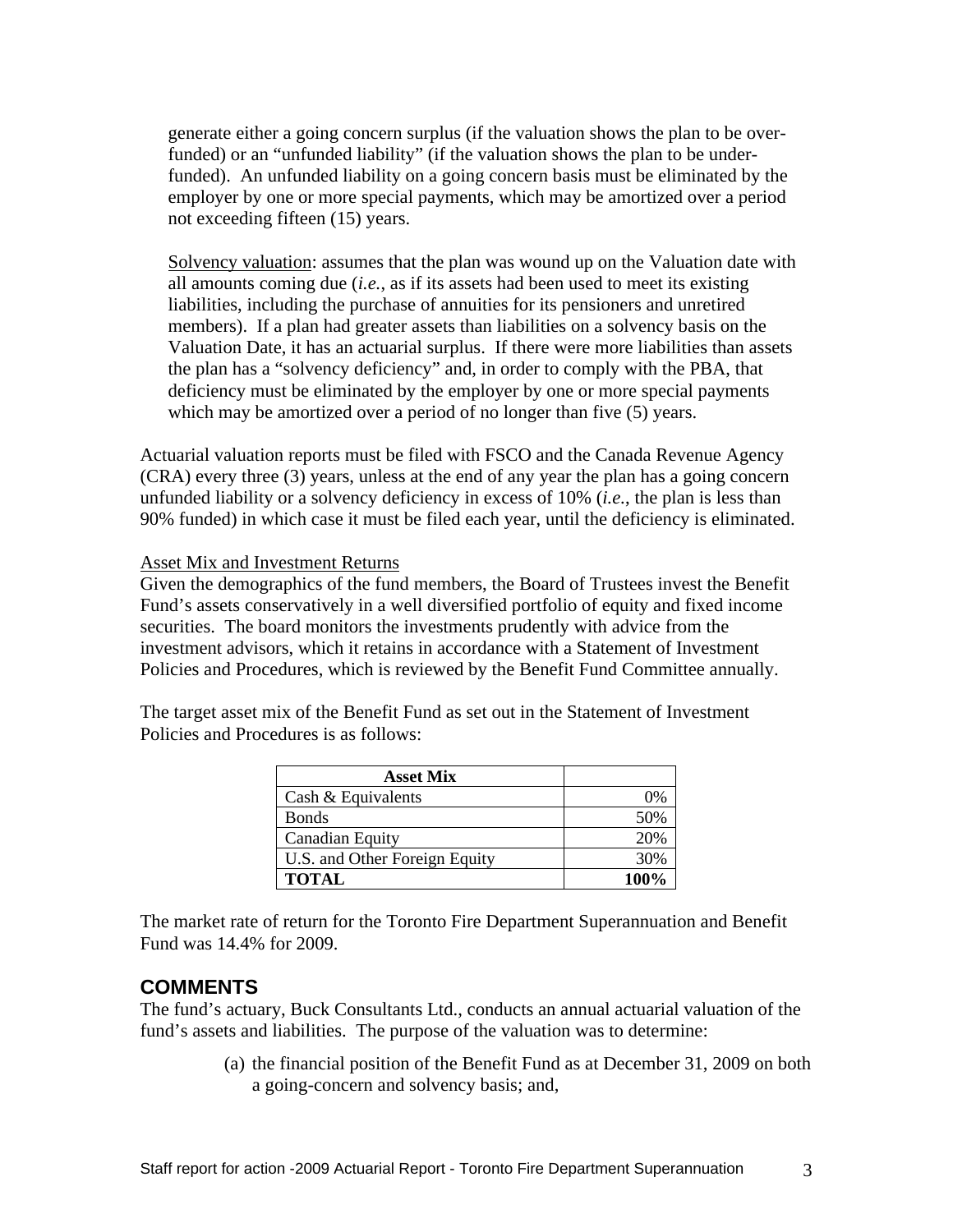(b) if applicable, the minimum funding requirements by the City and the plan members during the 2010 calendar year.

## **Going-Concern Valuation Going-Concern Valuation**

The valuation shows that at December 31, 2009, the fund had actuarial assets of \$295.1 million, actuarial liabilities of \$248.7 million and a going-concern surplus of \$46.4 million.

## Solvency Valuation Solvency Valuation

As part of the actuarial valuation, the Actuary also completed a solvency valuation comparing the fund's assets at market value smoothed over four years with the cost to satisfy the fund's obligations by purchasing annuities using a discount rate that is also smoothed over four years. The report shows that on a solvency basis, the value of the assets of \$295.1 million exceeded the actuarial liabilities of \$281.2 million, producing a solvency surplus of \$13.9 million as at December 31, 2009.<br>Cost of Living Adjustment

The Benefit Fund can be compared to the Ontario Municipal Employees' Retirement System (OMERS) on the basis of plan design and municipal employee plan membership. However, while OMERS provides for automatic indexation, the Benefit Fund is governed by By-law No. 10649 setting out the basic terms and conditions by which pension increases would be granted.

The following conditions must be met to provide for an automatic increase:

- (i) the smoothed investment rate of return for the year in question (which may be negative) must exceed the "rate of return required to maintain the actuarial solvency of the fund"; and
- (ii) there must be "sufficient surpluses available to provide for an additional increase".

The financial position of the Benefit Fund indicates that there were sufficient surpluses available to provide for an increase. However, the smoothed investment rate of return for 2009 was 4.28% and the required return to maintain the actuarial solvency of the fund was 4.81%. As a result, condition (i) was not met and an automatic increase is not called for.

However, given the current financial position of the Benefit Fund which reflects a surplus on both a smoothed going-concern and a solvency basis and given that pensioners did not receive a cost-of-living increase for 2009, at its meeting held on April 19, 2010, the Pension Committee approved the 2009 Actuarial Valuation report and also recommended that City Council grant an *ad hoc* cost-of-living increase of 0.29% effective January 1, 2010. The recommended cost of living increase is calculated by dividing the average CPI for the current year by the average CPI for the previous year. The actuarial cost of this increase would be \$0.8 million on a solvency basis, which would be funded through the